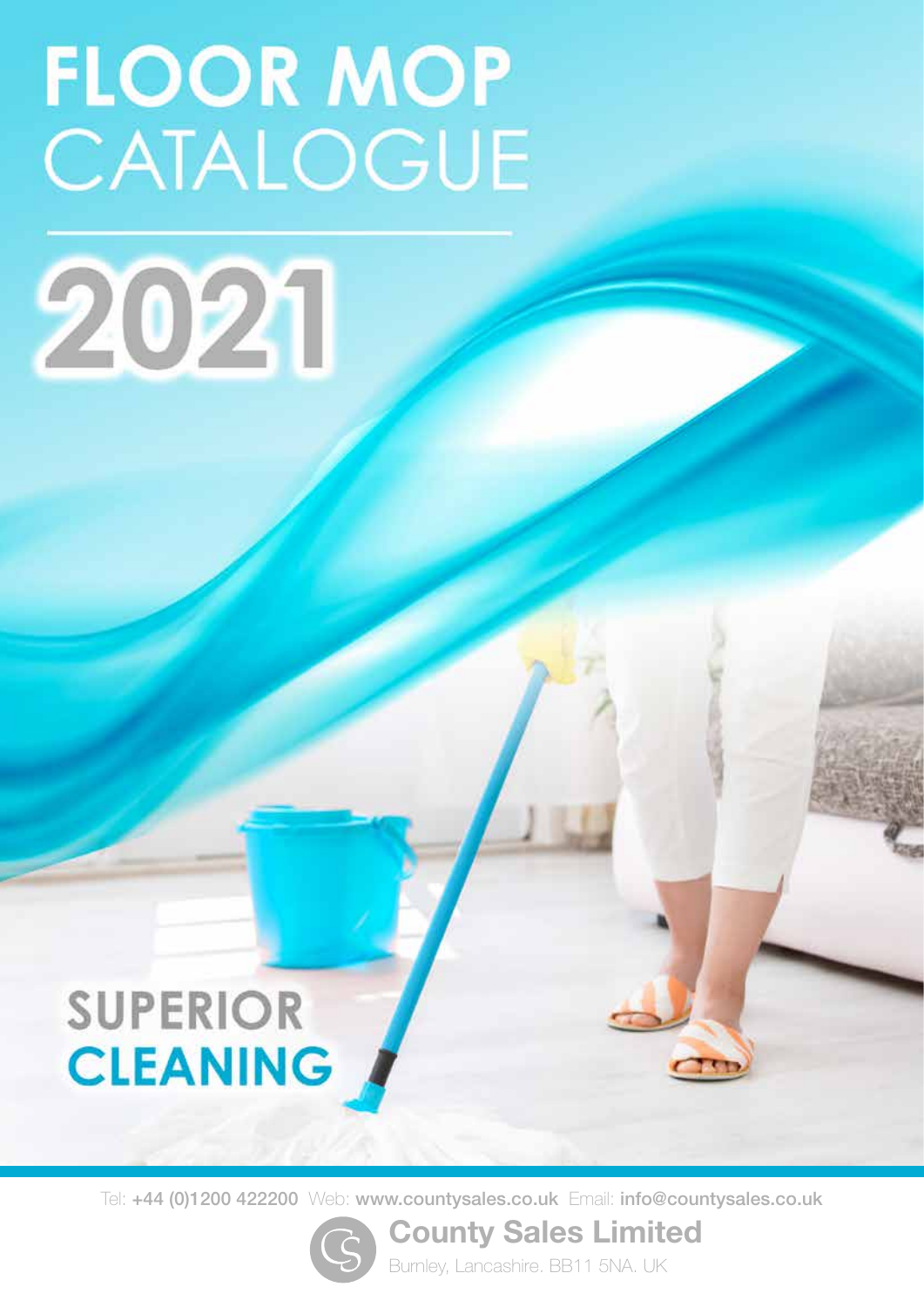

## **PENDLE PY MOPS**



| <b>PPS12</b>              |
|---------------------------|
| <b>PY WOOL MOP SOCKET</b> |
| 50                        |
| 5014749271121             |
|                           |



| Code               | <b>PPS14</b>              |
|--------------------|---------------------------|
| <b>Description</b> | <b>PY WOOL MOP SOCKET</b> |
| <b>Case Size</b>   | 50                        |
| <b>Barcode</b>     | 5014749271145             |

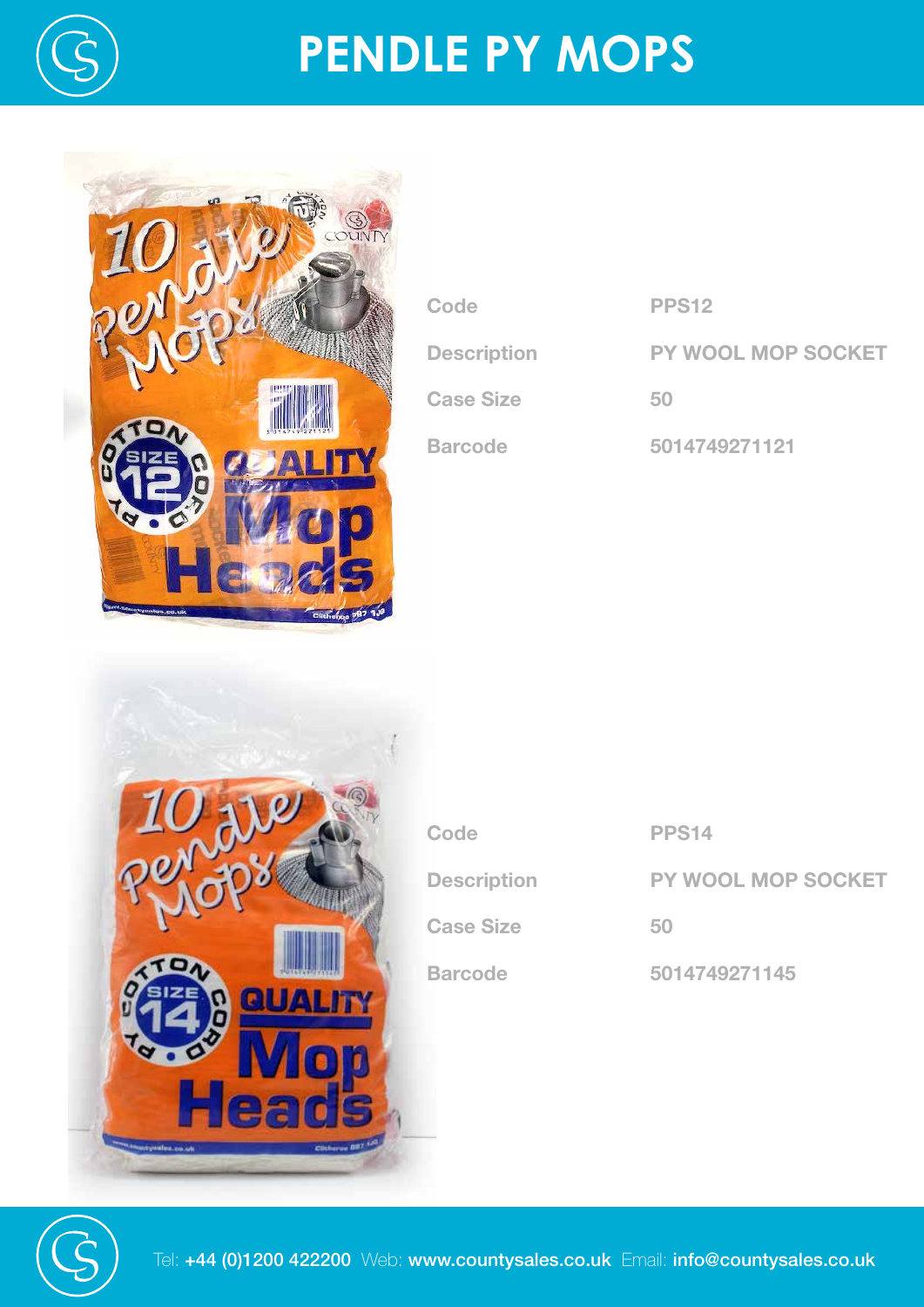# **PENDLE PY MOPS**





| Code               | <b>PPS16</b>              |
|--------------------|---------------------------|
| <b>Description</b> | <b>PY WOOL MOP SOCKET</b> |
| <b>Case Size</b>   | 50                        |
| <b>Barcode</b>     | 5014749271169             |



Tel: +44 (0)1200 422200 Web: www.countysales.co.uk Email: info@countysales.co.uk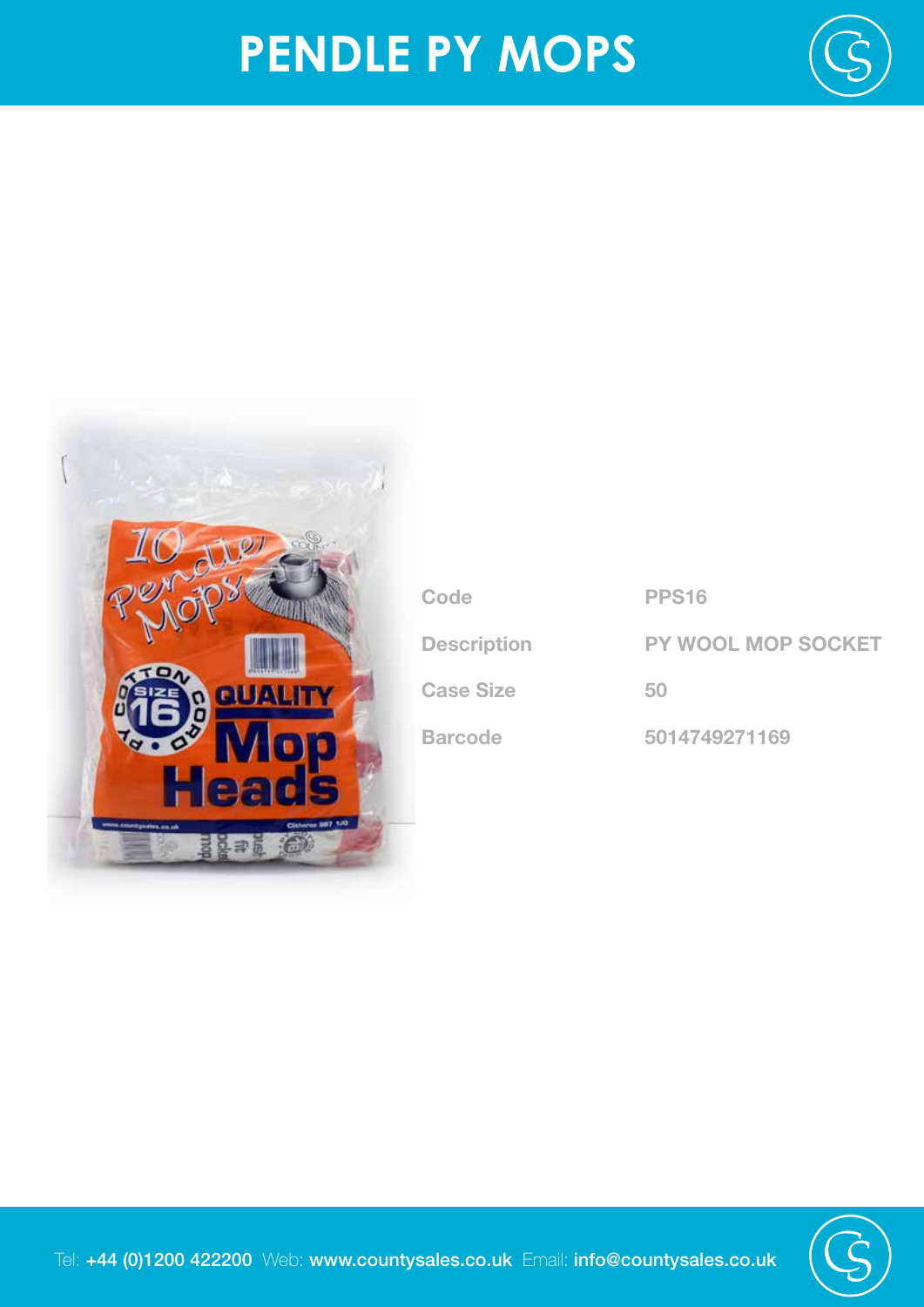

## **PENDLE FY MOPS**



| Code               | <b>PFS12</b>              |
|--------------------|---------------------------|
| <b>Description</b> | <b>FY CORD MOP SOCKET</b> |
| <b>Case Size</b>   | 50                        |
| <b>Barcode</b>     | 5014749261122             |
|                    |                           |



| Code               | <b>PFS14</b>              |
|--------------------|---------------------------|
| <b>Description</b> | <b>FY CORD MOP SOCKET</b> |
| <b>Case Size</b>   | 50                        |
| <b>Barcode</b>     | 5014749261146             |

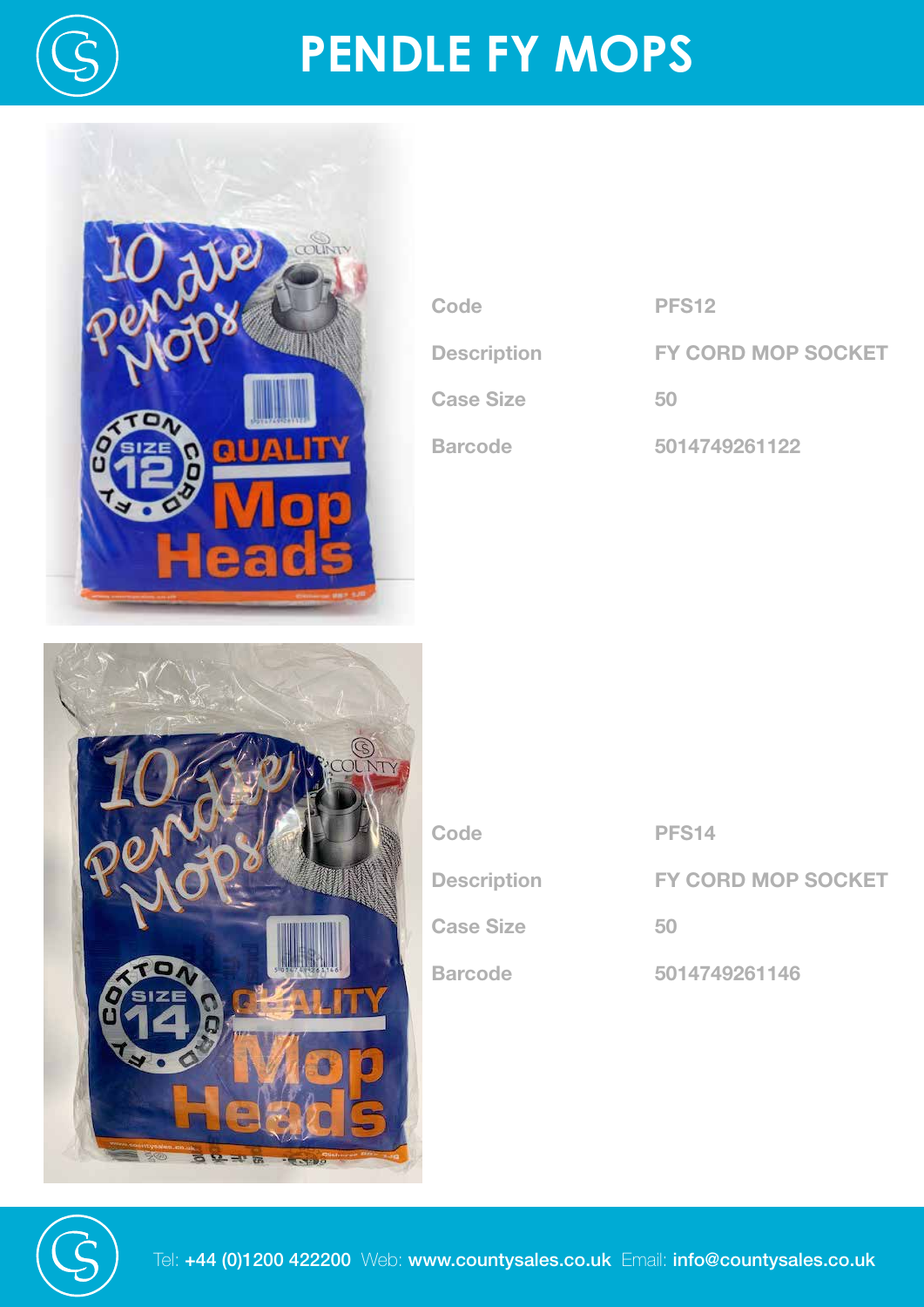## **PENDLE FY MOPS**





| Code               | <b>PFS16</b>              |
|--------------------|---------------------------|
| <b>Description</b> | <b>PY CORD MOP SOCKET</b> |
| <b>Case Size</b>   | 50                        |
| <b>Barcode</b>     | 5014749271169             |

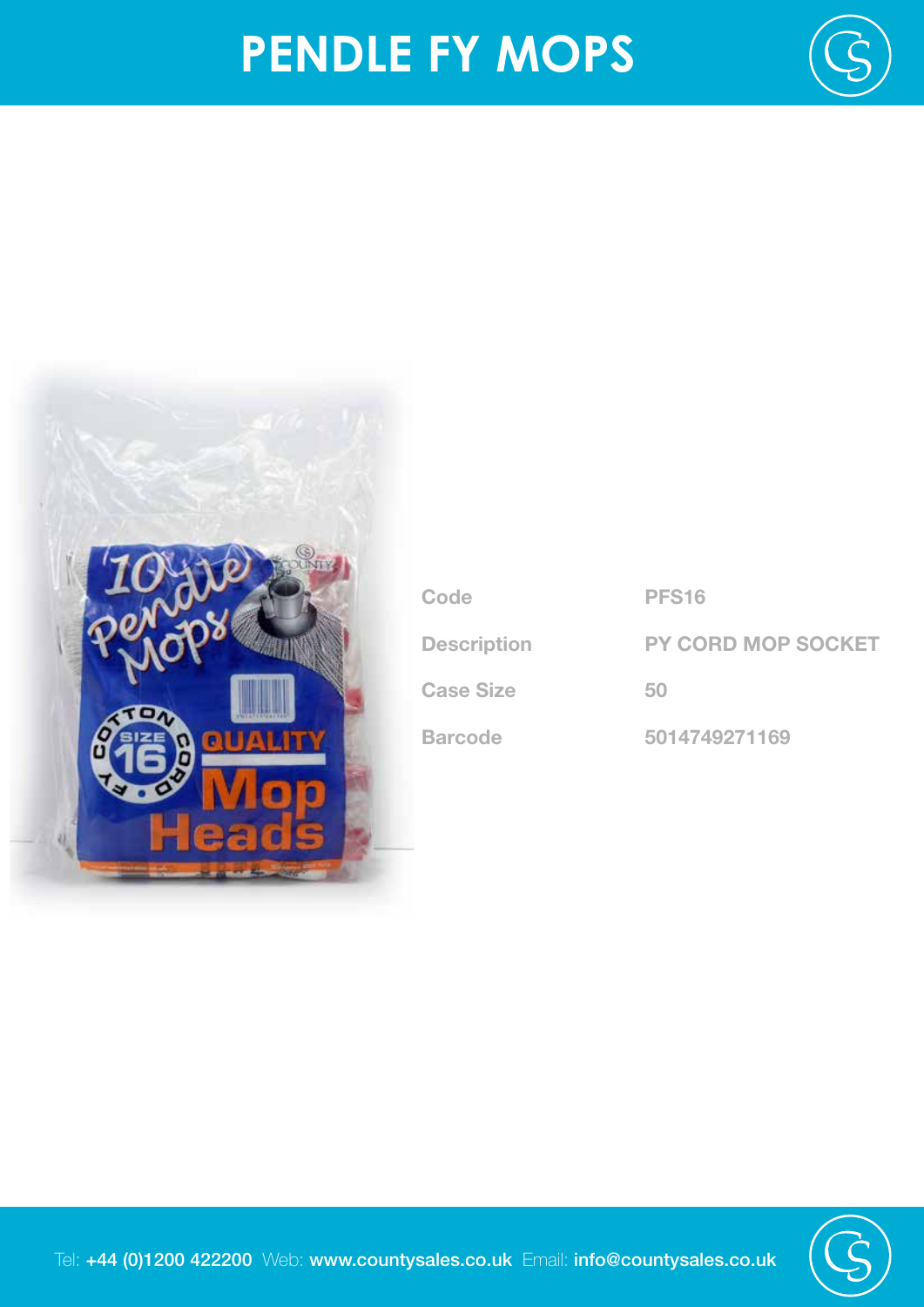

# **JANITORIAL PY MOPS**



| Code               | <b>MPS12</b>              |
|--------------------|---------------------------|
| <b>Description</b> | <b>PY WOOL MOP SOCKET</b> |
| <b>Case Size</b>   | 50                        |
| <b>Barcode</b>     | 5014749471125             |



| Code               | <b>MPS14</b>              |
|--------------------|---------------------------|
| <b>Description</b> | <b>PY WOOL MOP SOCKET</b> |
| <b>Case Size</b>   | 50                        |
| <b>Barcode</b>     | 5014749471149             |

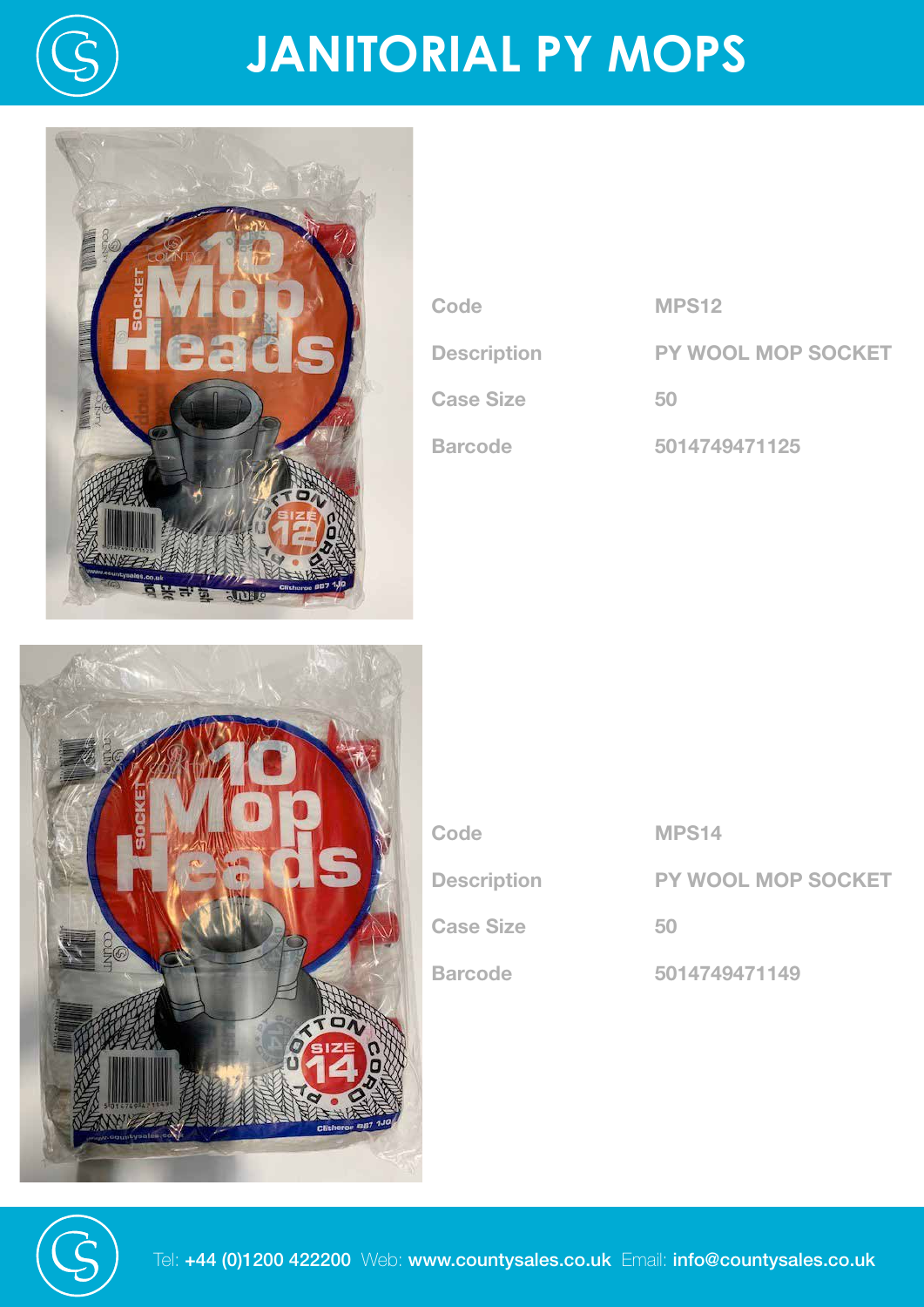## **JANITORIAL PY MOPS**





| Code               | <b>MPS16</b>              |
|--------------------|---------------------------|
| <b>Description</b> | <b>PY WOOL MOP SOCKET</b> |
| <b>Case Size</b>   | 50                        |
| <b>Barcode</b>     | 5014749471163             |



| Code               | <b>MPS18</b>              |
|--------------------|---------------------------|
| <b>Description</b> | <b>PY WOOL MOP SOCKET</b> |
| <b>Case Size</b>   | 50                        |
| <b>Barcode</b>     | 5014749471187             |

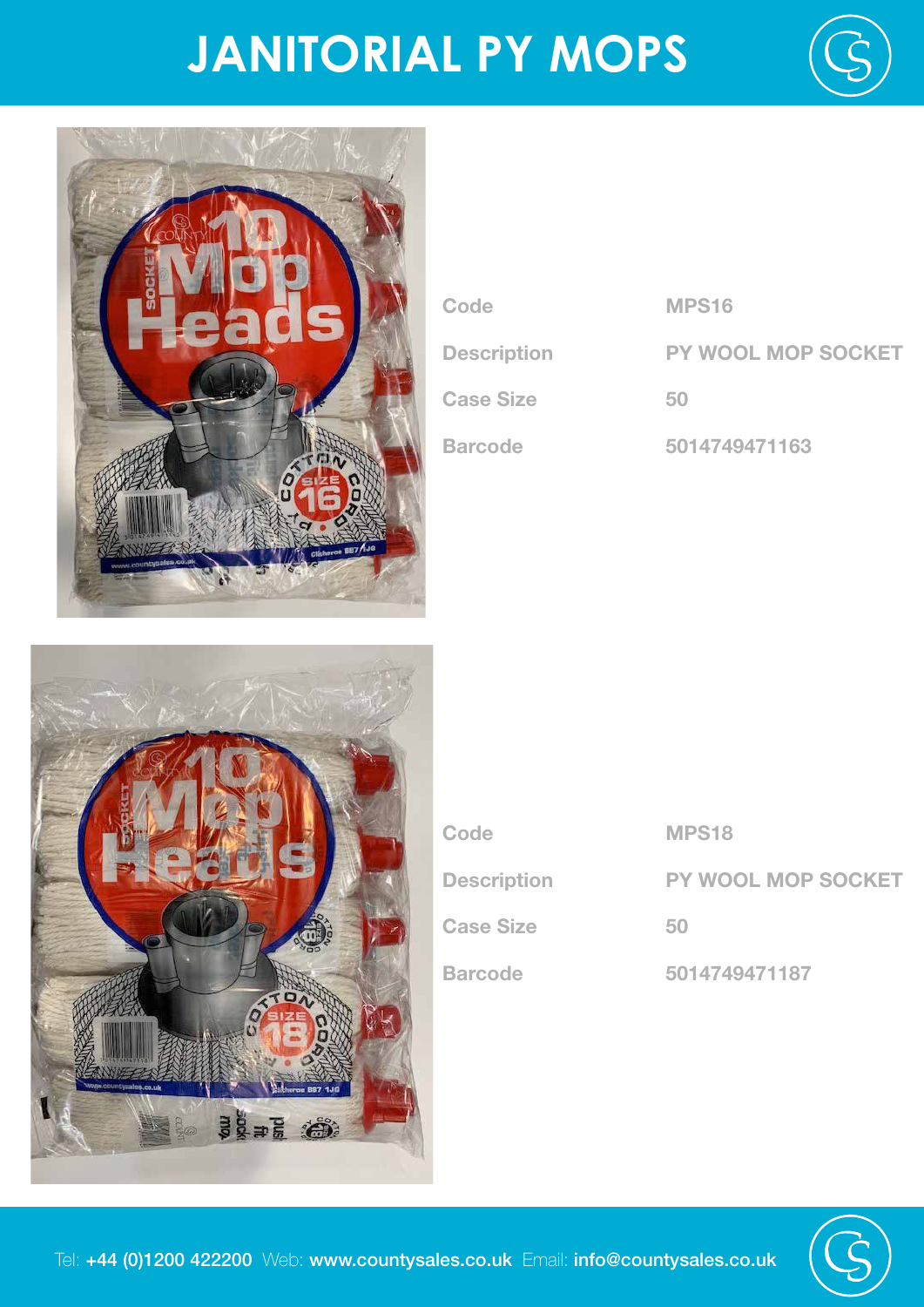

# **JANITORIAL FY MOPS**



| Code               | MFS <sub>10</sub>         |
|--------------------|---------------------------|
| <b>Description</b> | <b>FY CORD MOP SOCKET</b> |
| <b>Case Size</b>   | 50                        |
| <b>Barcode</b>     | 5014749461102             |



| Code               | <b>MFS12</b>              |
|--------------------|---------------------------|
| <b>Description</b> | <b>FY CORD MOP SOCKET</b> |
| <b>Case Size</b>   | 50                        |
| <b>Barcode</b>     | 5014749461126             |

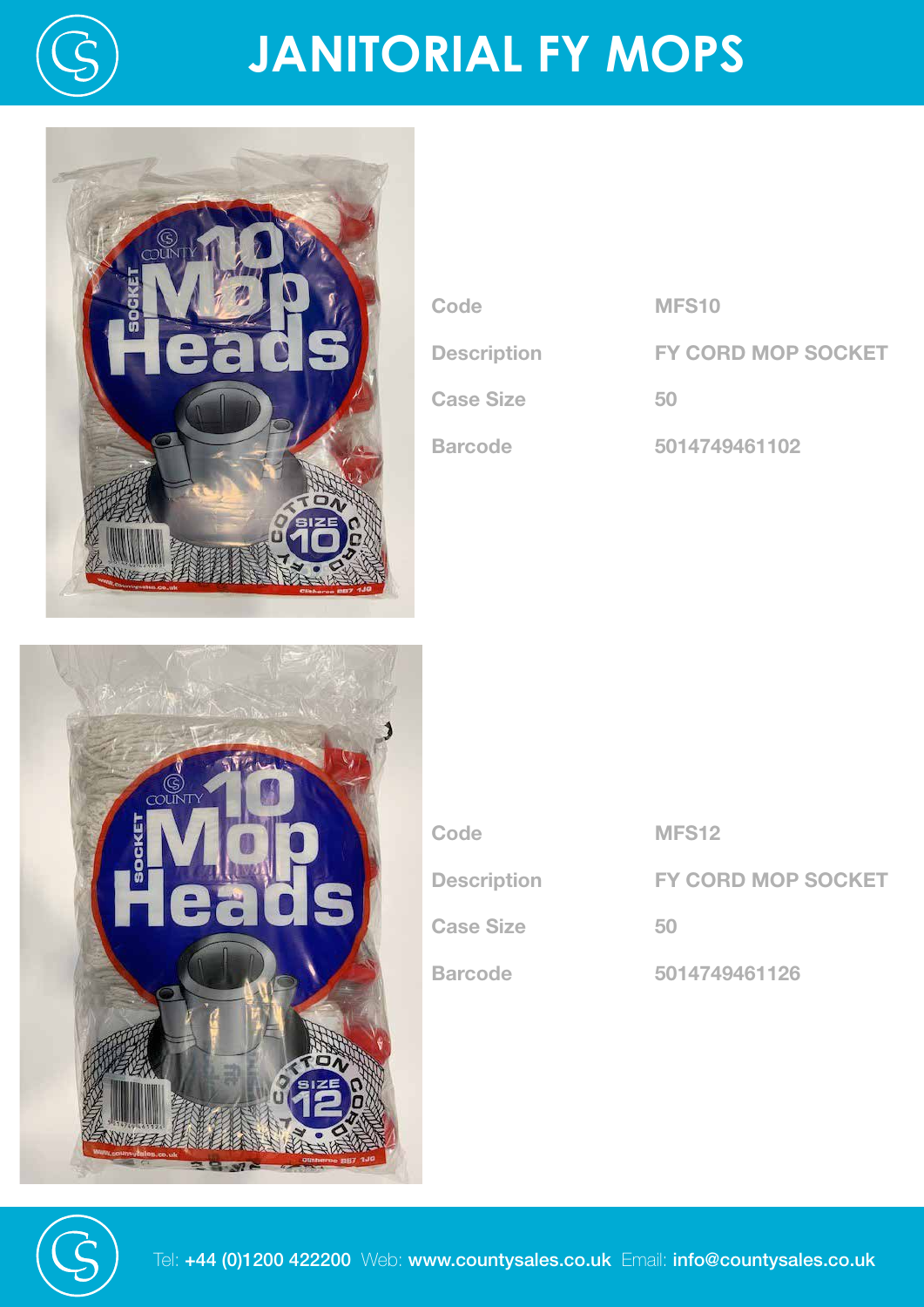## **JANITORIAL FY MOPS**





| Code               | <b>MFS14</b>              |
|--------------------|---------------------------|
| <b>Description</b> | <b>FY CORD MOP SOCKET</b> |
| <b>Case Size</b>   | 50                        |
| <b>Barcode</b>     | 5014749461140             |



| Code               | <b>MFS16</b>              |
|--------------------|---------------------------|
| <b>Description</b> | <b>FY CORD MOP SOCKET</b> |
| <b>Case Size</b>   | 50                        |
| <b>Barcode</b>     | 5014749461164             |

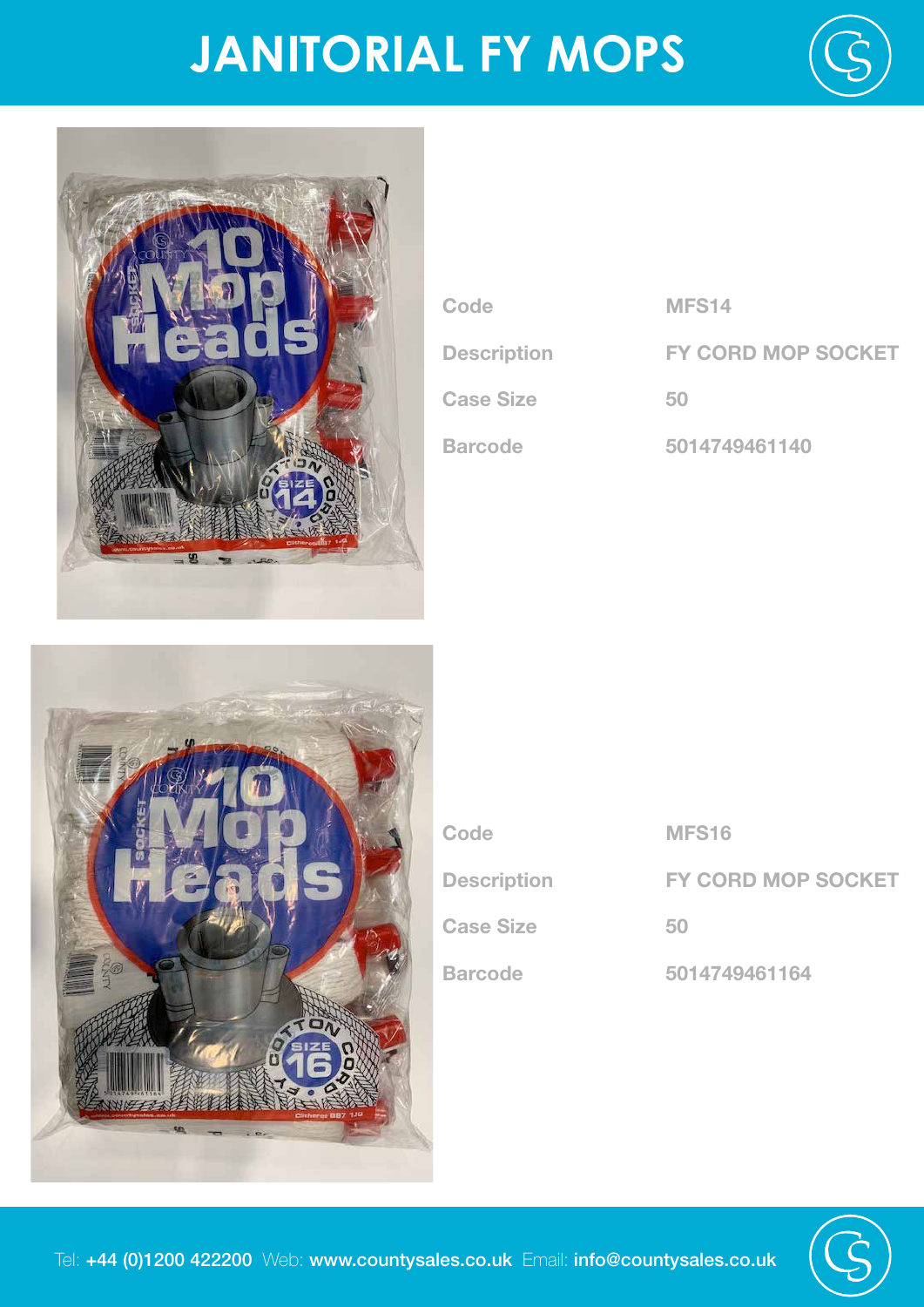

# **CLEANING CLOTHS**



| Code               | <b>DC01</b>                      |
|--------------------|----------------------------------|
| <b>Description</b> | <b>16" X 12" DISH CLOTH 10'S</b> |
| <b>Case Size</b>   | <b>25 PACKS</b>                  |
| <b>Barcode</b>     | 5014749430016                    |



Tel: +44 (0)1200 422200 Web: www.countysales.co.uk Email: info@countysales.co.uk